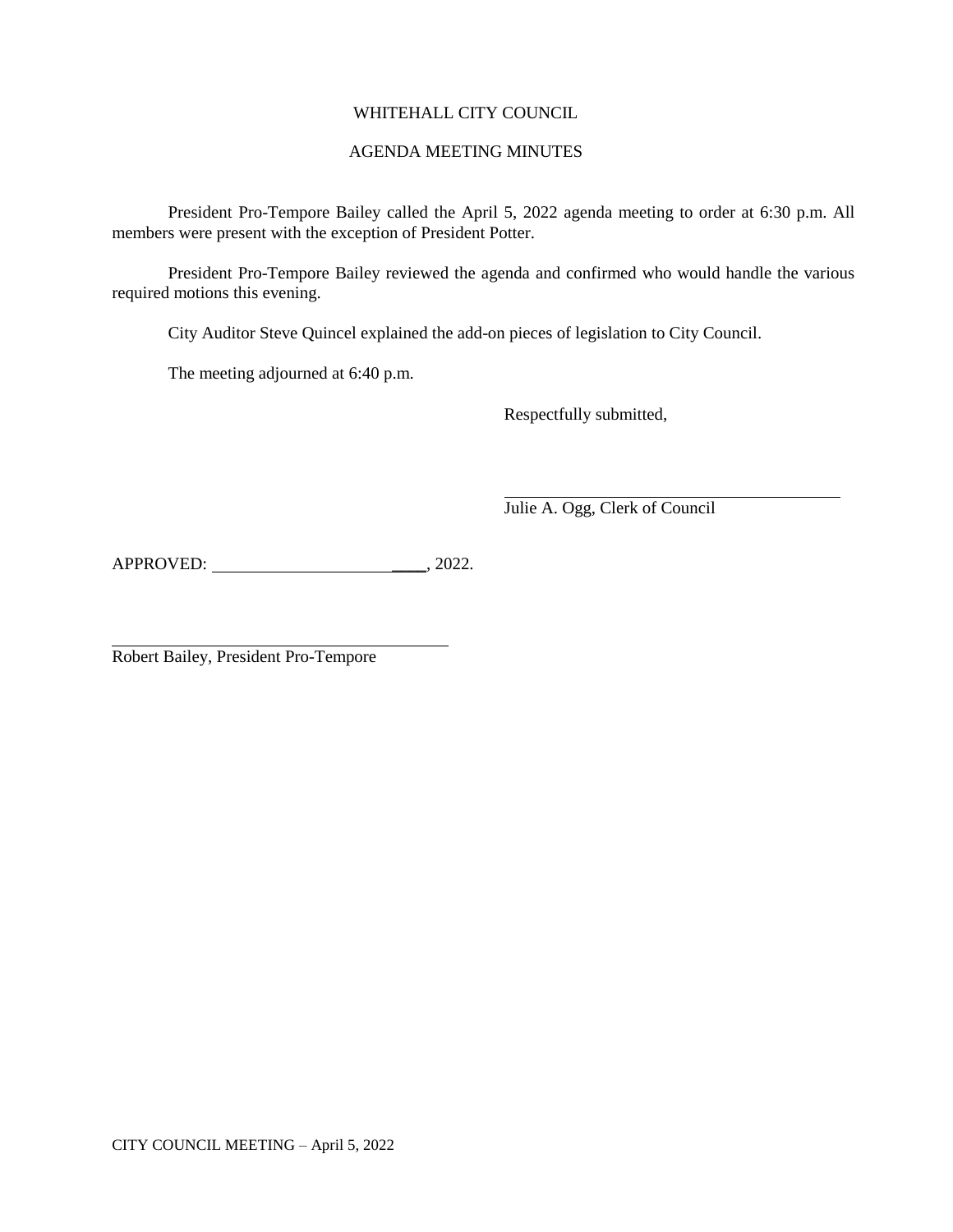### WHITEHALL CITY COUNCIL MEETING

## **MINUTES –** April 5, 2022

President Pro-Tempore Bailey called the regular meeting of Whitehall City Council to order at 7:00 p.m. on Tuesday, April 5, 2022.

At President Pro-Tempore Bailey's request, everyone rose for a moment of silence. Those assembled then recited the Pledge of Allegiance.

On roll call by the clerk, the following members of council were present:

Amy Smith Robert Bailey Gerald Dixon Lori Elmore Karen Conison Wes Kantor Jo Anna Heck

Mr. Kantor moved to excuse the absent member and Ms. Conison seconded the motion. There was no discussion. On a roll call vote, all members responded in the affirmative and President Potter was excused.

### APPROVAL OF MINUTES:

Ms. Conison moved to approve the March 15, 2022, agenda and regular meeting minutes. Mr. Kantor seconded the motion. There was no discussion. On a roll call vote, all members responded in the affirmative and the minutes were approved as submitted.

### RESOLUTION NO. 012-2022 *was read by title only by President Pro-Tempore Bailey:* RESOLUTION DECLARING THE MONTH OF APRIL "CHILD ABUSE PREVENTION MONTH" AND DECLARING AN EMERGENCY.

Mr. Kantor introduced and moved to suspend the rules on Resolution No. 012-2022 and Ms. Conison seconded the motion. There was no discussion. On a roll call vote, all members voted in the affirmative and Resolution No. 012-2022 was suspended.

Mr. Kantor moved to adopt Resolution No. 012-2022 and Ms. Conison seconded the motion. There was no discussion. On a roll call vote, all members voted in the affirmative and Resolution No. 012- 2022 was adopted.

Ali Donaldson from the Center for Healthy Families thanked City Council and the Administration for their advocacy and partnership in supporting them as they work with Child and Family Services in Columbus, Ohio on the National Child Abuse Prevention Awareness. Miss Mohammed, Miss Wilson and Miss Eaton addressed Council individually on their roles in addressing and spreading the word about child abuse prevention in Franklin County.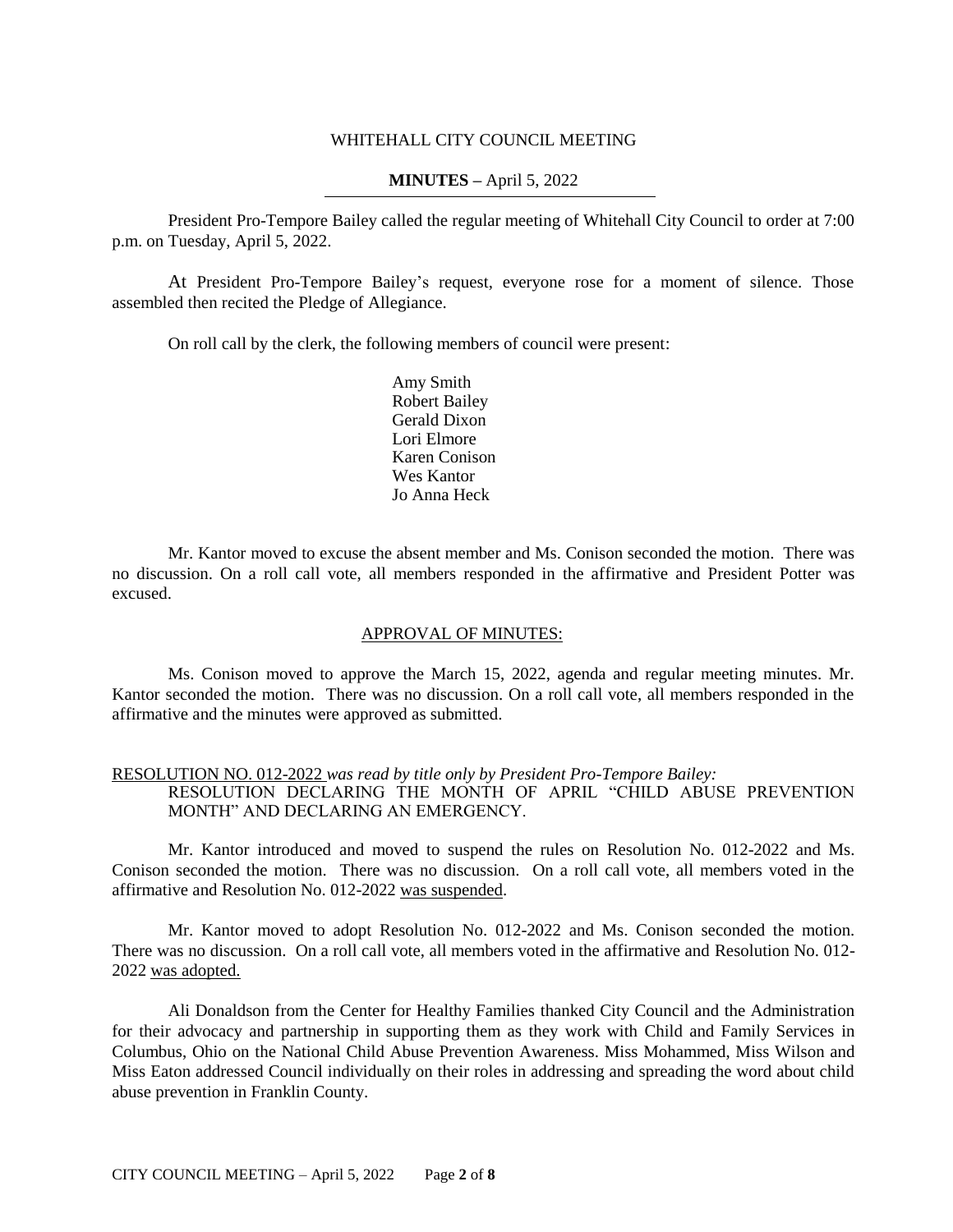#### SPECIAL PRESENTATION:

City Attorney Bivens expressed his heartfelt pride in hearing Miss Mohammed, Miss Wilson and Miss Eaton express their passion and advocacy in regards to child abuse in Franklin County. It is very appropriate that they came on this night because his office is doing a special presentation on domestic violence and abuse.

Prosecutor Kylie Keitch gave a presentation on strangulation in intimate partner violence. Strangulation is defined by the obstruction of blood vessels and/or airflow in the neck resulting in asphyxia. One in four women will experience intimate partner violence (IPV) in their lifetime. Of the woman at risk, up to sixty eight percent will experience near-fatal strangulation by their partner. Loss of consciousness can occur within five to ten seconds and death within minutes. Ninety-seven percent are strangled manually (with hands), thirty-eight percent report losing consciousness, thirty-five percent are strangled along with sexual assault/abuse and nine percent are pregnant. Seventy percent of strangled women believed they were going to die and odds for homicide increase seven hundred fifty percent for victims who have been previously strangled, compared to victims who have never been strangled. However, oftentimes, even in fatal cases, there are no external signs of injury. She gave an overview of the signs and symptoms of strangulation, the psychological injury and delayed fatality. Today, forty-nine states have felony strangulation laws on the books. Ohio is the only state without a felony law.

Prosecutor Kylie Keitch answered questions from Council at this time.

### POLL PUBLIC:

No comments at this time.

## STANDING COMMITTEE REPORTS:

Administration and Financial Management – Chairperson Conison reported that the committee met Tuesday, March 22, 2022 and their minutes are on file. They will meet again next week, sometime after 6:30 p.m.

Community and Elder Advocacy – Chairperson Dixon reported that they met Tuesday, March 22, 2022 and their minutes are on file. They will meet again next week, sometime after 6:30 p.m.

Community Standards and Enforcement – Chairperson Smith reported that they met Tuesday, March 22, 2022 and their minutes are on file. They will meet again next week, sometime after 6:30 p.m.

Economic Development – Chairperson Kantor reported that they met Tuesday, March 22, 2022 and their minutes are on file. They will meet again next week, sometime after 6:30 p.m.

Infrastructure, Maintenance and Services – Chairperson Conison reported that they Tuesday, March 22, 2022 and their minutes are on file. They will meet again next week, sometime after 6:30 p.m.

Public Safety – Chairperson Elmore reported that they met Tuesday, March 22, 2022 and their minutes are on file. They will meet again next week, sometime after 6:30 p.m.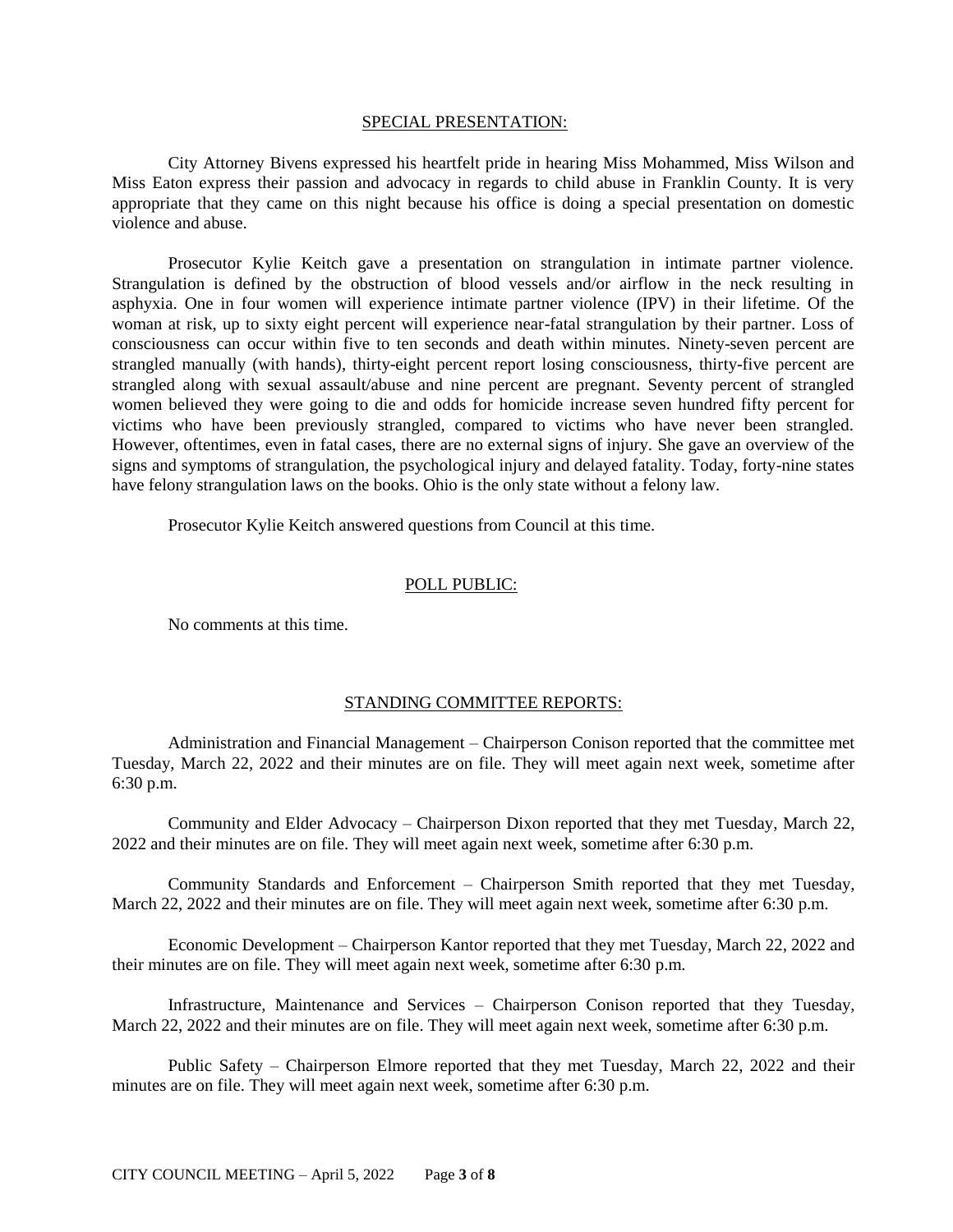Parks and Recreation – Chairperson Heck reported that they met Tuesday, March 22, 2022 and their minutes are on file. They will meet again next week, sometime after 6:30 p.m.

### OFFICIALS' REPORTS

Mayor Kim Maggard – she thanked Kylie for sharing the informative information on strangulation and she is looking forward to the Matters of the Heart. She asked for favorable consideration on Ordinances 008-2022 and 012-2022.

City Administrator Zach Woodruff – gave an update on roadwork that is being performed within the city. The curb has been placed on Maplewood Avenue for the two traffic-calming medians and some leftover works is being done on Etna Street between Robinwood and Collingwood on the bridge that was replaced last year.

City Attorney Michael Bivens – in the month of March the City Attorney's office prosecuted two hundred ninety-five cases with fifty of those cases being committed by Whitehall residents. That is about sixteen percent.

City Auditor Steve Quincel – said last month he provided testimony in opposition of HB 519 because it severely limits the ability to access late fees and penalties. It subjects the city to rule they cannot possibly meet. A floor amendment was offered up however the Ohio House rejected the amendment. HB 519 was passed last Wednesday and will now go to the Ohio Senate to begin that process. In the meantime, he has sent letters in opposition to the Senators Maharath and Craig. The Ohio Supreme Court last week declined to hear the Buckeye Institutes appeal of their lawsuit against the City of Columbus. This ends the lawsuit in Franklin County and upholds the constitutional right of municipalities to have withheld income taxes based on taxpayer's place of work for tax year 2020 during the covid-19 pandemic. He asked for favorable consideration on Ordinances 014-2022 and 015-2022 and Resolution 013-2022.

Public Safety Director Van Gregg – had no official report.

Treasurer Shaquille Alexander– was not present.

President Pro-Tempore Bailey – advised the following Official's Reports were filed in the Council Office since the last meeting: The Mayor's Report to Council for February 2022.

### COMMUNICATIONS, PETITIONS AND CLAIMS:

1. Agenda for the April 7, 2022 Whitehall Planning Commission.

### VERIFICATION OF COPIES:

President Pro-Tempore Bailey requested a roll call on whether each member of council received a copy of each item of legislation listed on the agenda prior to the meeting, including any add-on legislation. On a roll call vote, all members responded in the affirmative.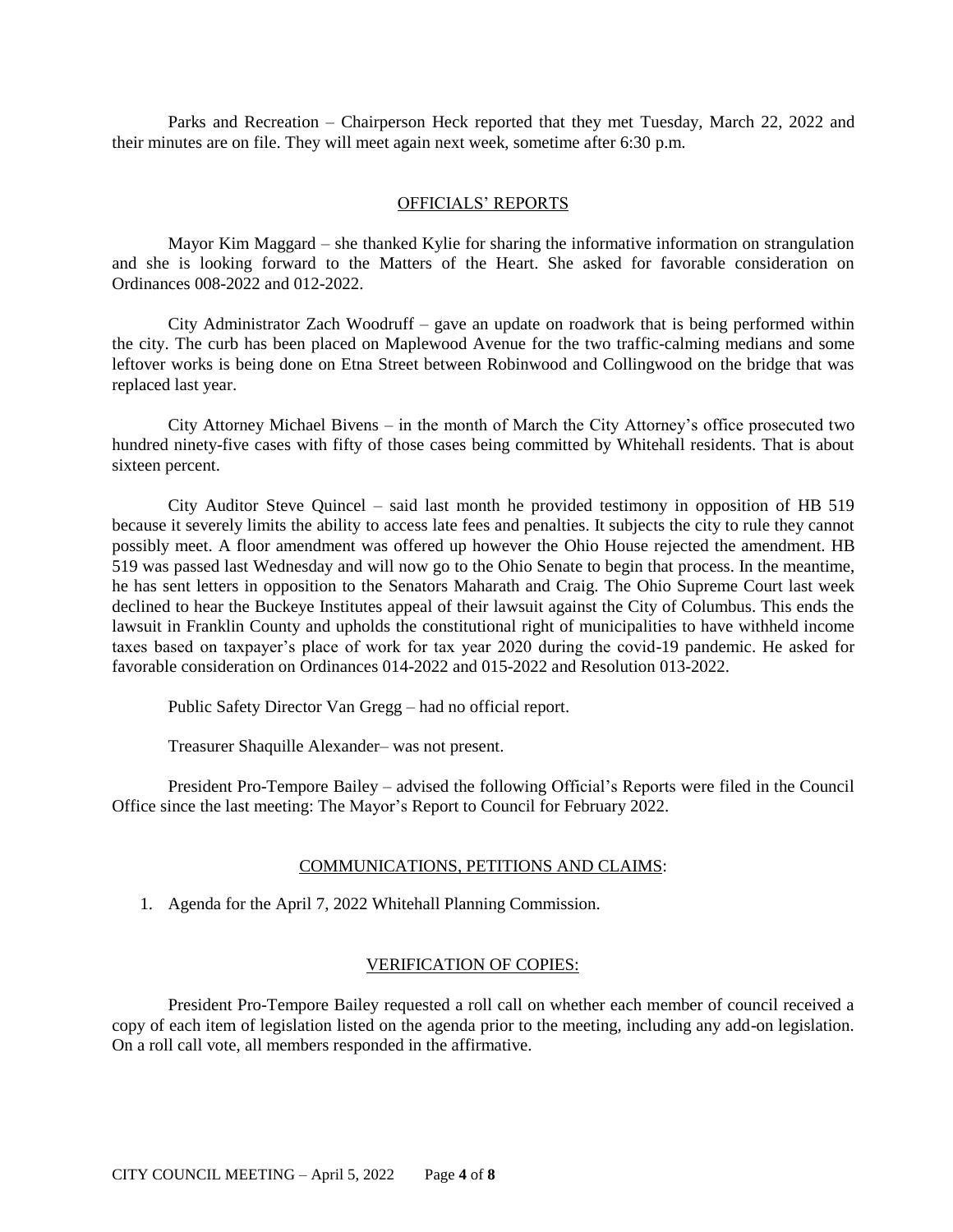### THIRD READING:

## ORDINANCE NO. 007-2022 *was read by title only by President Pro-Tempore Bailey:* VOIDING AND RESCINDING CHAPTER 707 OF THE CODIFIED ORDINANCES OF THE CITY OF WHITEHALL TITLED "AMUSEMENT DEVICES".

Ms. Elmore introduced and moved to adopt Ordinance No. 007-2022 and Mr. Dixon seconded the motion. There was no discussion. On a roll call vote, all members voted in the affirmative and Ordinance No. 007-2022 was adopted.

### ORDINANCE NO. 008-2022 *was read by title only by President Pro-Tempore Bailey:*

AUTHORIZING AND APPROVING THE AMENDMENT OF THE CODIFIED ORDINANCES TITLED" FRINGE BENEFIT ENTITLEMENT", 161.24(B).

Ms. Elmore introduced and moved to adopt Ordinance No. 008-2022 and Ms. Conison seconded the motion. There was no discussion. On a roll call vote, all members voted in the affirmative and Ordinance No. 008-2022 was adopted.

### RESOLUTION NO. 011-2022 *was read by title only by President Pro-Tempore Bailey:*

DESIGNATING A PORTION OF VARIOUS PARCELS ALONG BROAD STREET AND HAMILTON ROAD AS CITY OF WHITEHALL PERMANENT AND TEMPORARY RIGHT-OF-WAY, AS SHOWN AND DESCRIBED IN THE ATTACHED EXHIBIT AND LABELED AS WD'S AND T'S.

Ms. Conison introduced and moved to adopt Resolution No. 011-2022 and Mr. Kantor seconded the motion. There was no discussion. On a roll call vote, all members voted in the affirmative and Resolution No. 011-2022 was adopted.

### SECOND READING:

ORDINANCE NO. 009-2022 *was read by title only by President Pro-Tempore Bailey:* AMENDING SECTION 933.11 TITLED "STORAGE OF GARBAGE AND OTHER REFUSE" OF THE STREETS AND PUBLIC SERVICES CODE OF THE CITY OF WHITEHALL.

### FIRST READING:

ORDINANCE NO. 011-2022 *was read by title only by President Pro-Tempore Bailey:* AUTHORIZING THE ADOPTION OF THE MAY 2022 REPLACEMENT PAGES TO THE CODIFIED ORDINANCES OF THE CITY OF WHITEHALL.

ORDINANCE NO. 012-2022 *was read by title only by President Pro-Tempore Bailey:*

AUTHORIZING AND APPROVING A FUND TRANSFER IN THE AMOUNT OF SIXTY THOUSAND AND NO/DOLLARS (\$60,000.00) FROM THE GENERAL FUND 101 TO THE CAPITAL IMPROVEMENT FUND 311; AUTHORIZING AND APPROVING A SUPPLEMENTAL APPROPRIATION IN THE AMOUNT OF SIXTY THOUSAND AND NO/DOLLARS (\$60,000.00) FROM THE CAPITAL IMPROVEMENT FUND 311 TO THE CAPITAL IMPROVEMENT EXPENSE ACCOUNT 311.000.54000 AND DECLARING AN EMERGENCY.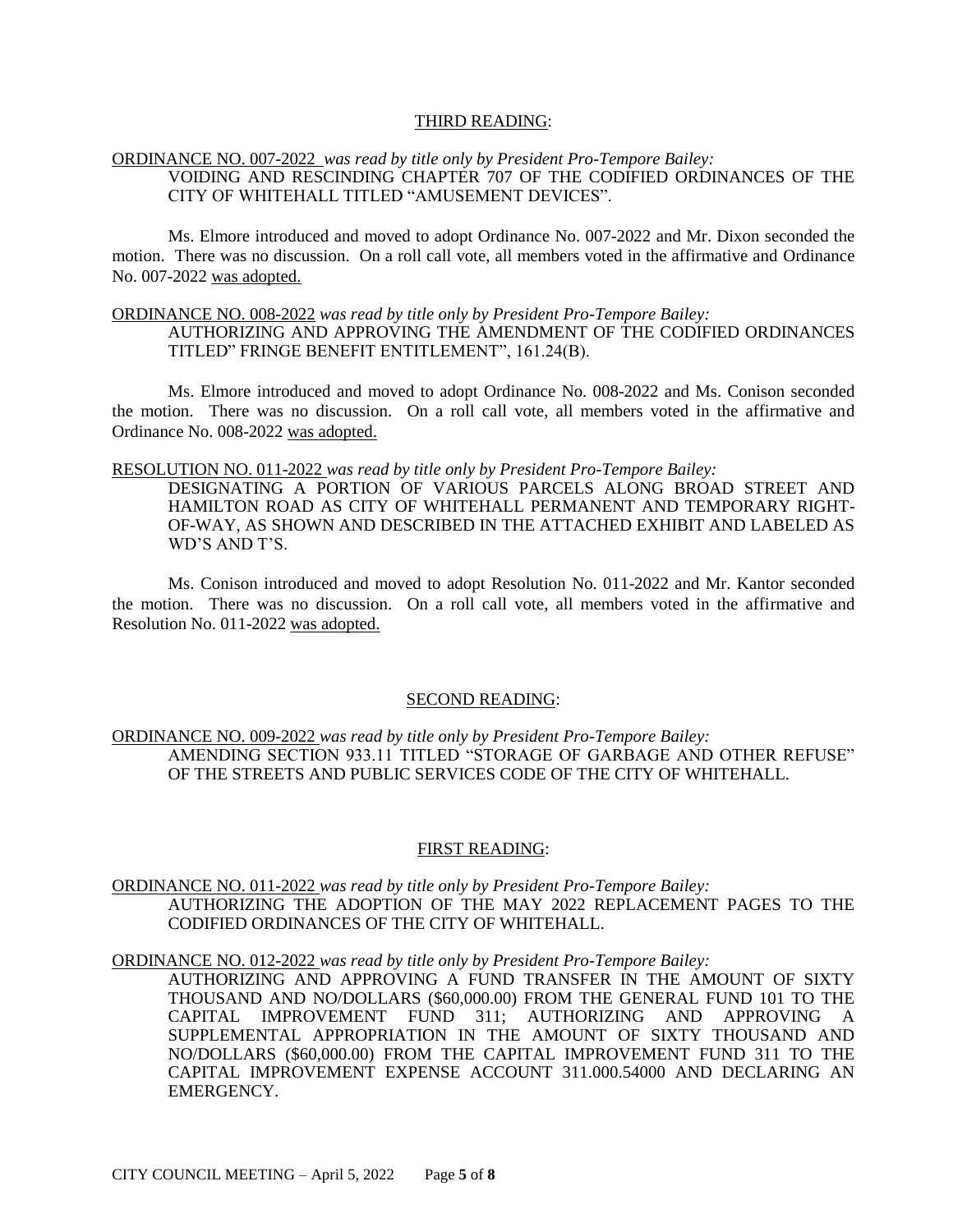### ORDINANCE NO. 014-2022 *was read by title only by President Pro-Tempore Bailey:*

AUTHORIZING AND APPROVING A SUPPLEMENTAL APPROPRIATION IN THE AMOUNT OF SIXTY ONE THOUSAND, SIX HUNDRED SEVENTY TWO AND 63/100 DOLLARS (\$61,672.63) FROM UNAPPROPRIATED MONIES IN THE 101 GENERAL FUND TO THE FIRE DEPARTMENT REPAIR OF EQUIMENT ACCOUNT 101.970.56800 AND DECLARING AN EMERGENCY.

Ms. Conison introduced and moved to suspend the rules on Ordinance No. 014-2022 and Mr. Dixon seconded the motion. There was no discussion. On a roll call vote, all members voted in the affirmative and Ordinance No. 014-2022 was suspended.

Ms. Conison moved to adopt Ordinance No. 014-2022 and Mr. Dixon seconded the motion. There was no discussion. On a roll call vote, all members voted in the affirmative and Ordinance No. 014-2022 was adopted.

#### ORDINANCE NO. 015-2022 *was read by title only by President Pro-Tempore Bailey:*

APPROVING AND MAKING AN APPROPRIATION OF SEVENTEEN THOUSAND AND 00/100 DOLLARS (\$17,000.00) FROM UNAPPROPRIATED MONIES IN THE PARKS & RECREATION TRUST FUND (860) TO THE YOUTH SOCCER EXPENSE ACCOUNT (860.000.52000) AND DECLARING AN EMERGENCY.

Ms. Conison introduced and moved to suspend the rules on Ordinance No. 015-2022 and Ms. Heck seconded the motion. There was no discussion. On a roll call vote, all members voted in the affirmative and Ordinance No. 015-2022 was suspended.

Ms. Conison moved to adopt Ordinance No. 015-2022 and Ms. Heck seconded the motion. There was no discussion. On a roll call vote, all members voted in the affirmative and Ordinance No. 015-2022 was adopted.

# RESOLUTION NO. 013-2022 *was read by title only by President Pro-Tempore Bailey:* RESOLVING TO APPROVE "THEN AND NOW" CERTIFICATES AND DECLARING AN EMERGENCY.

Ms. Conison introduced and moved to suspend the rules on Resolution No. 013-2022 and Ms. Elmore seconded the motion. There was no discussion. On a roll call vote, all members voted in the affirmative and Resolution No. 013-2022 was suspended.

Ms. Conison moved to adopt Resolution No. 013-2022 and Ms. Elmore seconded the motion. There was no discussion. On a roll call vote, all members voted in the affirmative and Resolution No. 013- 2022 was adopted.

### POLL PUBLIC:

No comments at this time.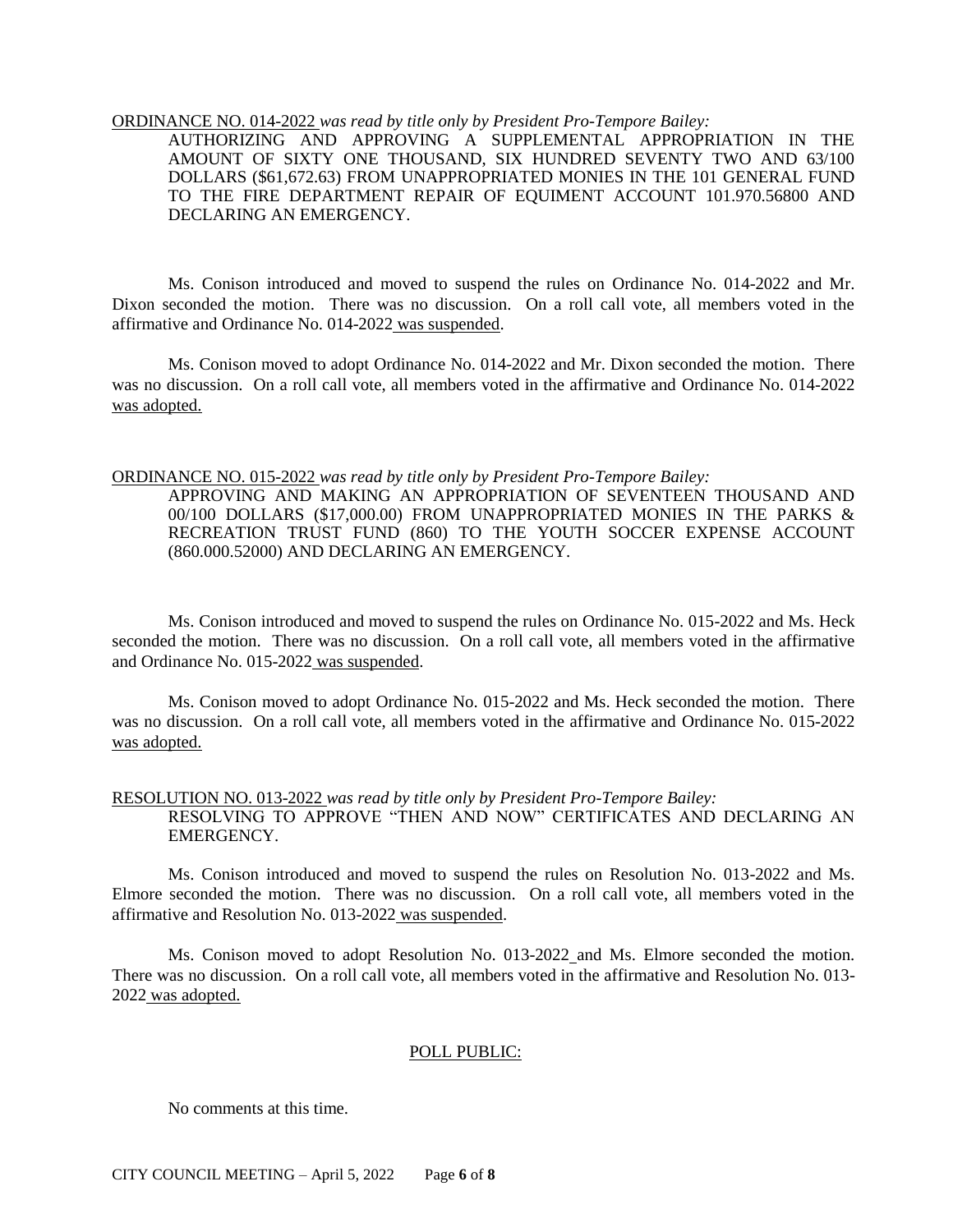### COMMUNITY DATE BOARD:

Chairperson Conison said all the Easter eggs have been stuffed and the Easter Egg Hunt will be held on Saturday, April 9 at 11:30 am at Whitehall Community Park.

Chairperson Heck said that First Responders Weekend will be held on Saturday, April 9 from 9:30 to 11:00 am at Whitehall Community Park YMCA.

## POLL COUNCIL:

Chairperson Smith thanked everyone for viewing and all those in attendance, especially the young women who spoke and the City Attorney's office. It is a wonderful feeling that they are being reactionary and that make a big difference.

Chairperson Dixon thanked Ms. Donaldson, Miss Mohamed, Miss Wilson and Miss Eaton for their participation and he appreciates it. He thanked Attorney Bivens and Ms. Keitch for their presentation. He has a very personal relationship with domestic violence. Whenever and wherever this very difficult topic is brought up and to light, he appreciates it. He thanked everyone who came in tonight and all those watching from home.

Chairperson Elmore thanked everyone for viewing on Facebook and those that gave presentations. The young women who spoke tonight, their work and advocacy for children who cannot speak for themselves, they can be the voice for them. Their voices are needed. The City Attorney's office does amazing work and the people in your office make it that much more amazing. She is proud of the way they inform the residents of Whitehall. The presentation were informative and thought provoking.

Chairperson Conison thanked everyone for viewing and attending. It is so wonderful to see such strong women and to know this is what they have to look forward to and thanks for coming.

Chairperson Kantor thanked everyone for viewing tonight and those in attendance. He thanked the young women for an informative presentation. He reminded everyone to wear blue on April 13 and no maize. He thanked Kylie for her presentation on domestic violence.

Chairperson Heck thanked everyone for viewing and those that presented tonight. It was very informative.

President Pro-Tempore Bailey said all the women are a blessing because of the strength of their commitment. As he was in his moment of silence, he realized he wanted to leave them with the following thought, Let everyone reflect and maybe the power will help. Say a prayer for the people of Ukraine. There are no words to describe that.

Having nothing further, Mr. Kantor moved to adjourn and Ms. Elmore seconded the motion. On a roll call vote, all members responded in the affirmative and the meeting adjourned at 7:57 p.m.

Respectfully submitted,

 $\frac{1}{\sqrt{2}}$  ,  $\frac{1}{\sqrt{2}}$  ,  $\frac{1}{\sqrt{2}}$  ,  $\frac{1}{\sqrt{2}}$  ,  $\frac{1}{\sqrt{2}}$  ,  $\frac{1}{\sqrt{2}}$  ,  $\frac{1}{\sqrt{2}}$  ,  $\frac{1}{\sqrt{2}}$  ,  $\frac{1}{\sqrt{2}}$  ,  $\frac{1}{\sqrt{2}}$  ,  $\frac{1}{\sqrt{2}}$  ,  $\frac{1}{\sqrt{2}}$  ,  $\frac{1}{\sqrt{2}}$  ,  $\frac{1}{\sqrt{2}}$  ,  $\frac{1}{\sqrt{2}}$ Julie A. Ogg, Clerk of Council